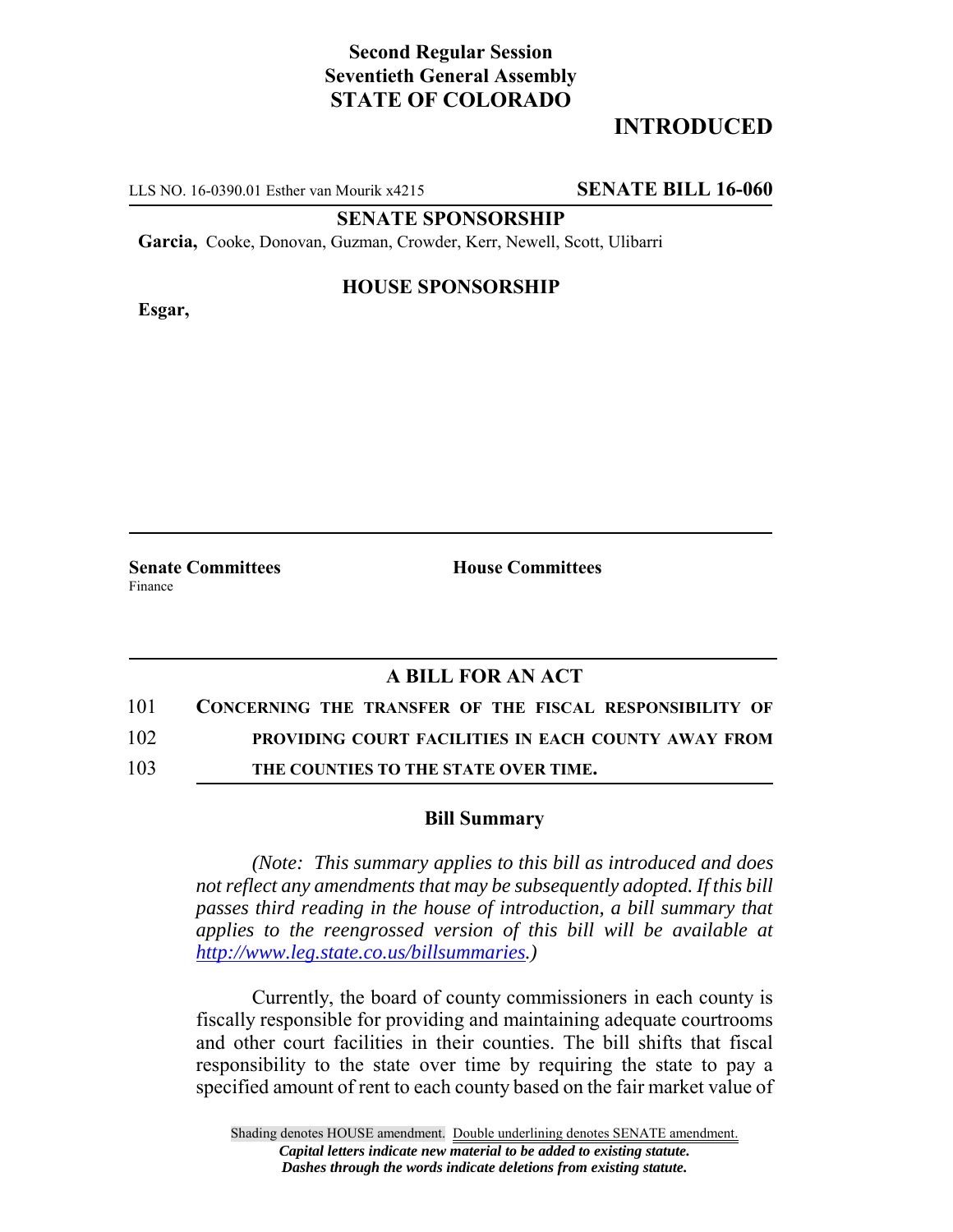the courtrooms and other facilities used by the judicial department in that county. The bill also specifies that after the state completely assumes such fiscal responsibility, the state may negotiate with the county to acquire the property from the county in lieu of continuing to pay rent.

 *Be it enacted by the General Assembly of the State of Colorado:* **SECTION 1. Legislative declaration.** (1) The general assembly hereby finds and declares that: (a) Current law places the responsibility to provide for and maintain adequate courtrooms and court facilities on the counties even though the court system itself is a state function; (b) With the ever-increasing burdens for services and associated costs placed on counties, it has become increasingly difficult for counties across the state to continue to pay for this state responsibility; (c) The general assembly recognized this problem in 1969 and indicated an intent to transfer these costs back to the state over a period of time, but up until this point that transfer has not occurred; and (d) The general assembly recognizes that it is time for the state to begin to assume the cost for this function. (2) Now, therefore, the general assembly further finds and declares that state courtrooms and court facilities support state functions and therefore should be financed by the state, and it is the general assembly's intent in enacting Senate Bill 16-\_\_\_ to relieve counties of the financial burden of providing and maintaining adequate courtrooms and court facilities by gradually shifting the cost responsibility to the state. **SECTION 2.** In Colorado Revised Statutes, 13-3-108, **add** (6) as follows: **13-3-108. Maintenance of court facilities - capital**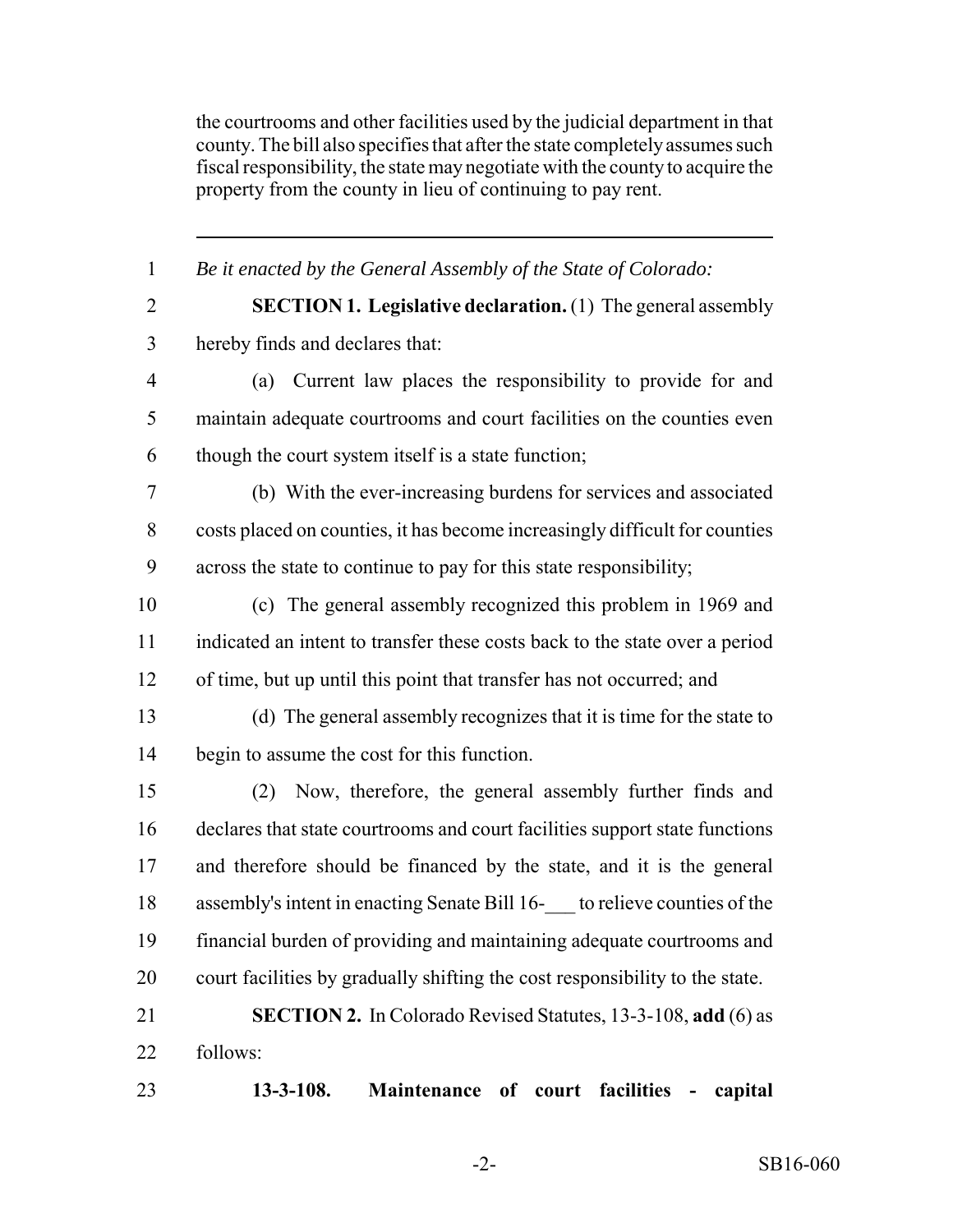**improvements.** (6) (a) NO LATER THAN JUNE 1, 2017, AND NO LATER THAN EACH JUNE 1 THEREAFTER, THE BOARD OF COUNTY COMMISSIONERS IN EACH COUNTY SHALL ANNUALLY REPORT THE FAIR MARKET VALUE RENT FOR THE COURTROOMS AND COURT FACILITIES OCCUPIED BY THE JUDICIAL DEPARTMENT IN ITS COUNTY TO THE STATE CONTROLLER AND THE STATE PROPERTY TAX ADMINISTRATOR. THE STATE PROPERTY TAX ADMINISTRATOR SHALL CERTIFY EACH COUNTY'S FAIR MARKET VALUE RENT CALCULATION TO THE STATE CONTROLLER.COMMENCING WITH THE 2017-18 STATE FISCAL YEAR, THE STATE CONTROLLER SHALL PAY TO EACH COUNTY TREASURER AN AMOUNT AS SPECIFIED IN PARAGRAPH (b) OF THIS SUBSECTION (6) AS THE STATE CONTRIBUTION TO THE COUNTY'S RESPONSIBILITY TO PROVIDE ADEQUATE COURTROOMS AND OTHER COURT FACILITIES AS SPECIFIED IN THIS SECTION.

 (b) (I) COMMENCING WITH THE 2017-18 STATE FISCAL YEAR AND EACH STATE FISCAL YEAR THEREAFTER, THE STATE CONTROLLER SHALL PAY TO EACH COUNTY TREASURER THE PERCENTAGE SET FORTH IN SUBPARAGRAPH (II) OF THIS PARAGRAPH (b) OF THE CERTIFIED FAIR MARKET VALUE RENT DESCRIBED IN PARAGRAPH (a) OF THIS SUBSECTION (6).

**(II) THE PERCENTAGES ARE AS FOLLOWS:** 

| 21 | PERCENTAGE OF CERTIFIED<br><b>STATE FISCAL YEAR</b> |                               |
|----|-----------------------------------------------------|-------------------------------|
| 22 |                                                     | <b>FAIR MARKET VALUE RENT</b> |
| 23 | 2017-18                                             | $5\%$                         |
| 24 | 2018-19                                             | 10%                           |
| 25 | 2019-20                                             | 15%                           |
| 26 | 2020-21                                             | 20%                           |
| 27 | 2021-22                                             | 25%                           |
| 28 | 2022-23                                             | 30%                           |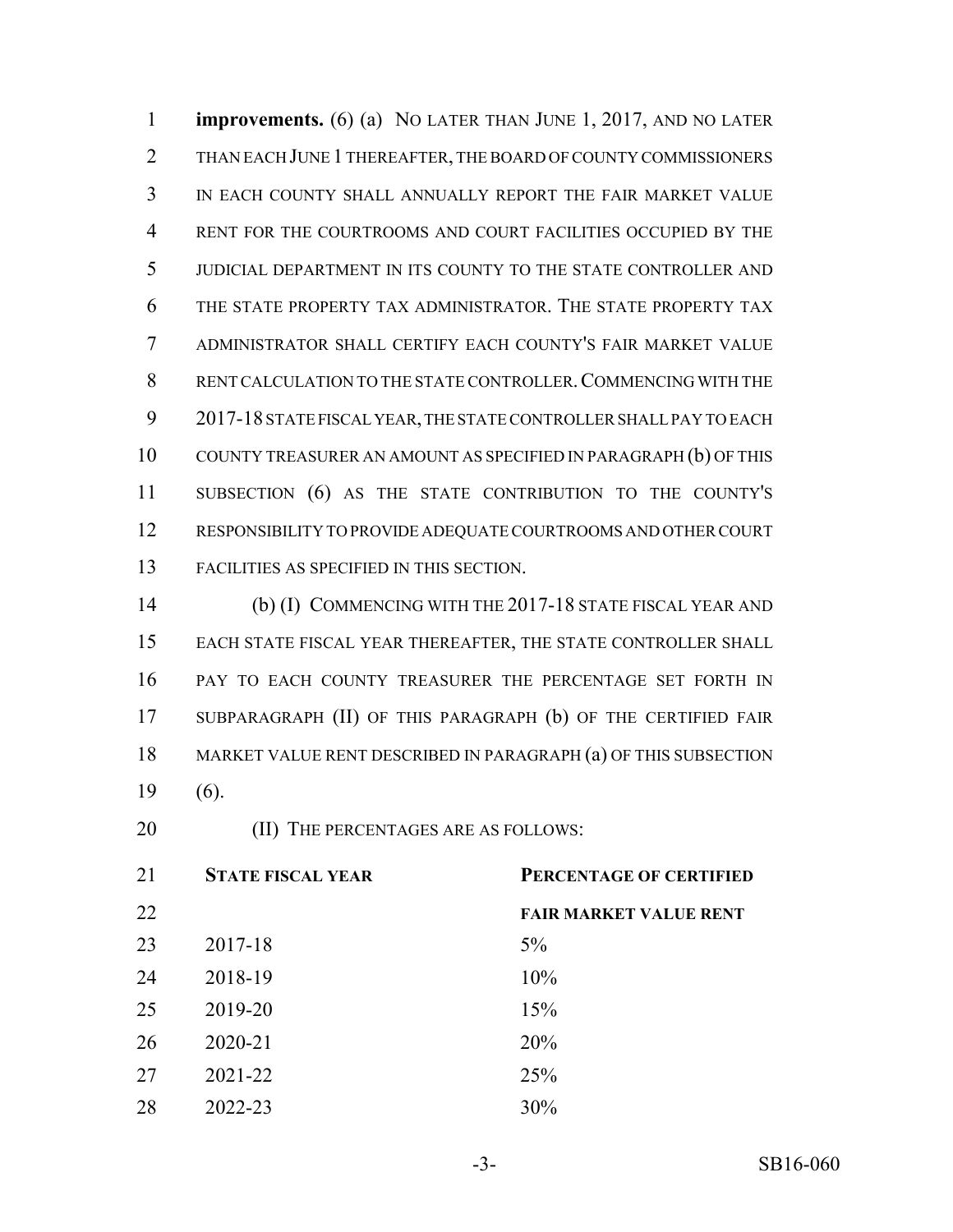| 1              | 2023-24                       | 35%  |
|----------------|-------------------------------|------|
| $\overline{2}$ | 2024-25                       | 40%  |
| 3              | 2025-26                       | 45%  |
| $\overline{4}$ | 2026-27                       | 50%  |
| 5              | 2027-28                       | 55%  |
| 6              | 2028-29                       | 60%  |
| 7              | 2029-30                       | 65%  |
| 8              | 2030-31                       | 70%  |
| 9              | 2031-32                       | 75%  |
| 10             | 2032-33                       | 80%  |
| 11             | 2033-34                       | 85%  |
| 12             | 2034-35                       | 90%  |
| 13             | 2035-36                       | 95%  |
| 14             | 2036-37 AND EACH STATE FISCAL |      |
| 15             | YEAR THEREAFTER               | 100% |

 (c) AFTER THE STATE COMPLETELY ASSUMES THE RESPONSIBILITY OF PROVIDING AND MAINTAINING ADEQUATE COURTROOMS AND OTHER COURT FACILITIES IN A COUNTY AS SPECIFIED IN THIS SECTION, THE STATE MAY NEGOTIATE WITH THE COUNTY TO ACQUIRE THE PROPERTY FROM THE 20 COUNTY IN LIEU OF CONTINUING TO PAY RENT.

 **SECTION 3. Act subject to petition - effective date.** This act takes effect at 12:01 a.m. on the day following the expiration of the ninety-day period after final adjournment of the general assembly (August 10, 2016, if adjournment sine die is on May 11, 2016); except that, if a referendum petition is filed pursuant to section 1 (3) of article V of the state constitution against this act or an item, section, or part of this act within such period, then the act, item, section, or part will not take effect unless approved by the people at the general election to be held in